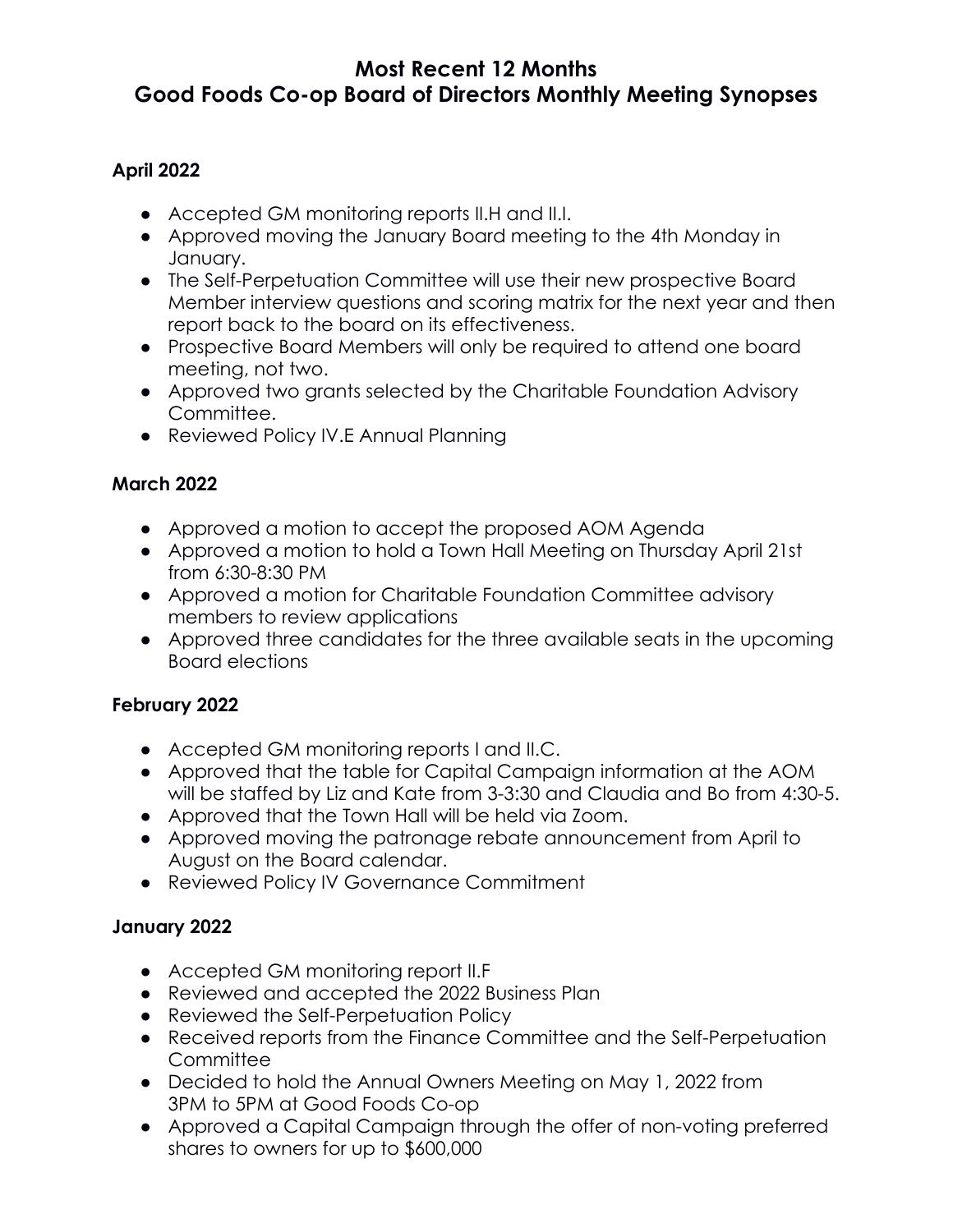- Approved a motion for the Capital Campaign to have a minimum investment for all 3 categories of \$1000, maximum \$50k per investor, 2 years and 2% for category B, 3% & 4 years for category C, 5 years & 4% for category D
- Approved the proposed Capital Campaign timeline.
- Approved members of the Charitable Foundation Advisory Board

### **December 2021**

- Accepted monitoring reports
- Reviewed and approved the budget for the first six months of 2022
- Gave committee reports
- Discussed and decided to proceed with a Preferred Stock Capital Campaign for roll out in the February 2022 Owner Newsletter

### **November 2021**

- Accepted Monitoring Reports II.D and II.E
- Reviewed Policy IV.J Committees
- Reviewed and approved 2022 board budget
- Discussed Differentiators, how to use them to drive sales
- Discussed Good Foods Co-op Charitable Foundation Fundraising

## **October 2021**

- Heard from the auditors and reviewed their report of 2020 Audited **Financials**
- Took a tour of the reorganized Board Document storage solution
- Discussed potential strategic topics for future Board meetings
- Gave board committee reports

## **September 2021**

- Following the GM resignation, asked Rob Walker to serve as interim General Manager (on September 13, 2021) and sent a communication to owners (on September 14, 2021)
- Decided to hold the Fall Strategic Retreat on October 2, 2021 as planned
- Decided to include a statement from the whole Board regarding the patronage rebate in the Fall Newsletter to owners
- Received 2020 Audited Financials and planned for auditors to join the following board meeting
- Gave board committee reports

# **August 2021**

- Accepted monitoring reports
- Continued planning for the Fall Strategic Retreat
- Decided not to pay a dividend on 2020 net income
- Gave board committee reports